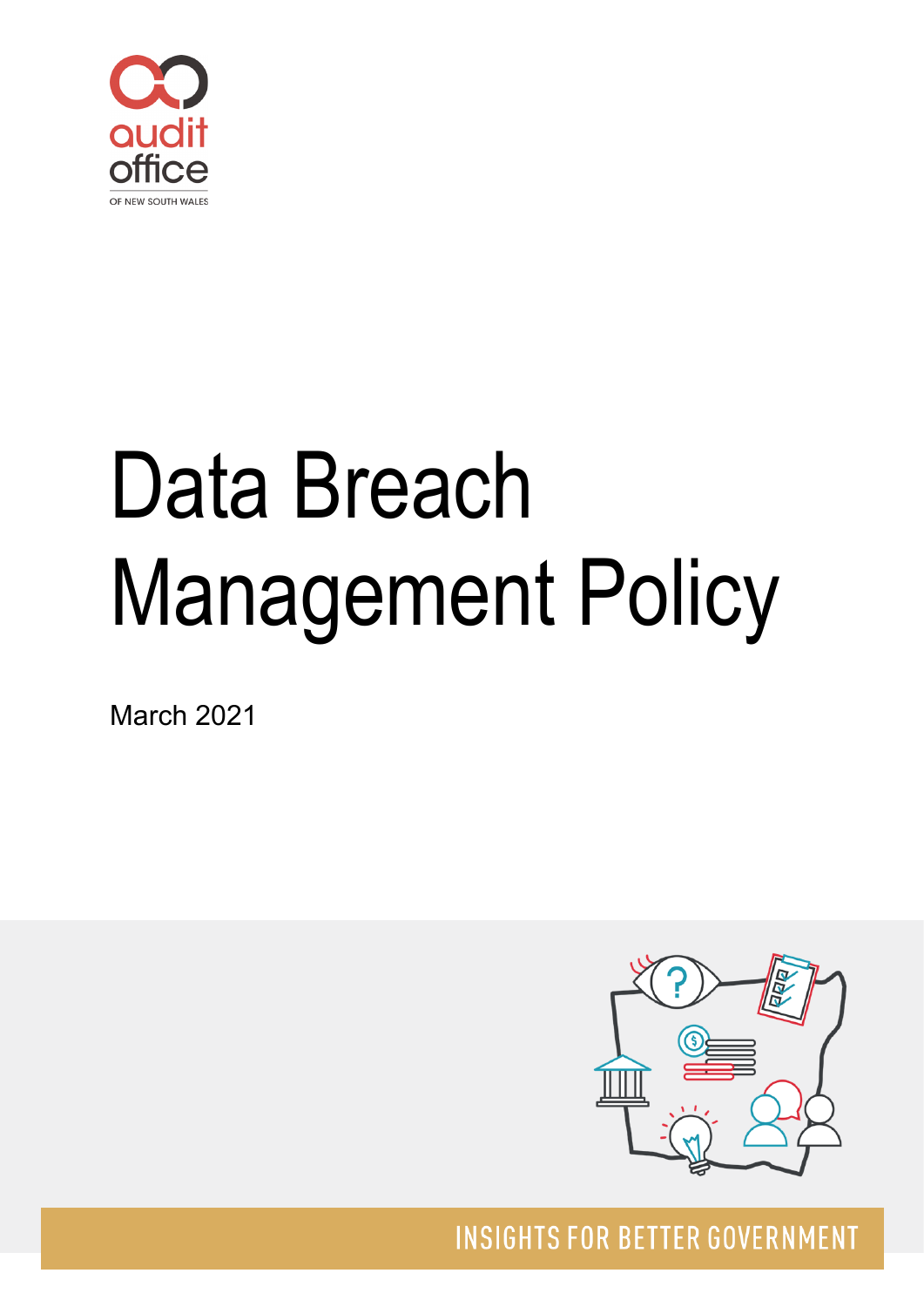# contents

| 1.             | <b>Policy statement</b>                                       | 1              |
|----------------|---------------------------------------------------------------|----------------|
| 2.             | <b>Scope</b>                                                  | 1              |
| 3.             | Responding to a data breach                                   | 1              |
| 4.             | <b>Guidance for notification</b>                              | 6              |
| 4.1            | Who should notify                                             | 6              |
| 4.2            | When to notify                                                | 6              |
| 4.3            | How to notify                                                 | 6              |
| 4.4            | What to say                                                   | 6              |
| 5.             | <b>Roles and responsibilities</b>                             | $\overline{7}$ |
| 6              | Legislative context                                           | 7              |
| $\overline{7}$ | <b>Definitions</b>                                            | 8              |
| 8.             | <b>Contact point</b>                                          | 8              |
| 9.             | <b>Review</b>                                                 | 8              |
|                | Appendix A - Data breach response checklist                   | 9              |
|                | Appendix B - Guidance for assessing risk of serious harm      | 12             |
|                | Appendix C – Template briefing note for the Office Executive  | 14             |
|                | Appendix D – Template for written notification of data breach | 15             |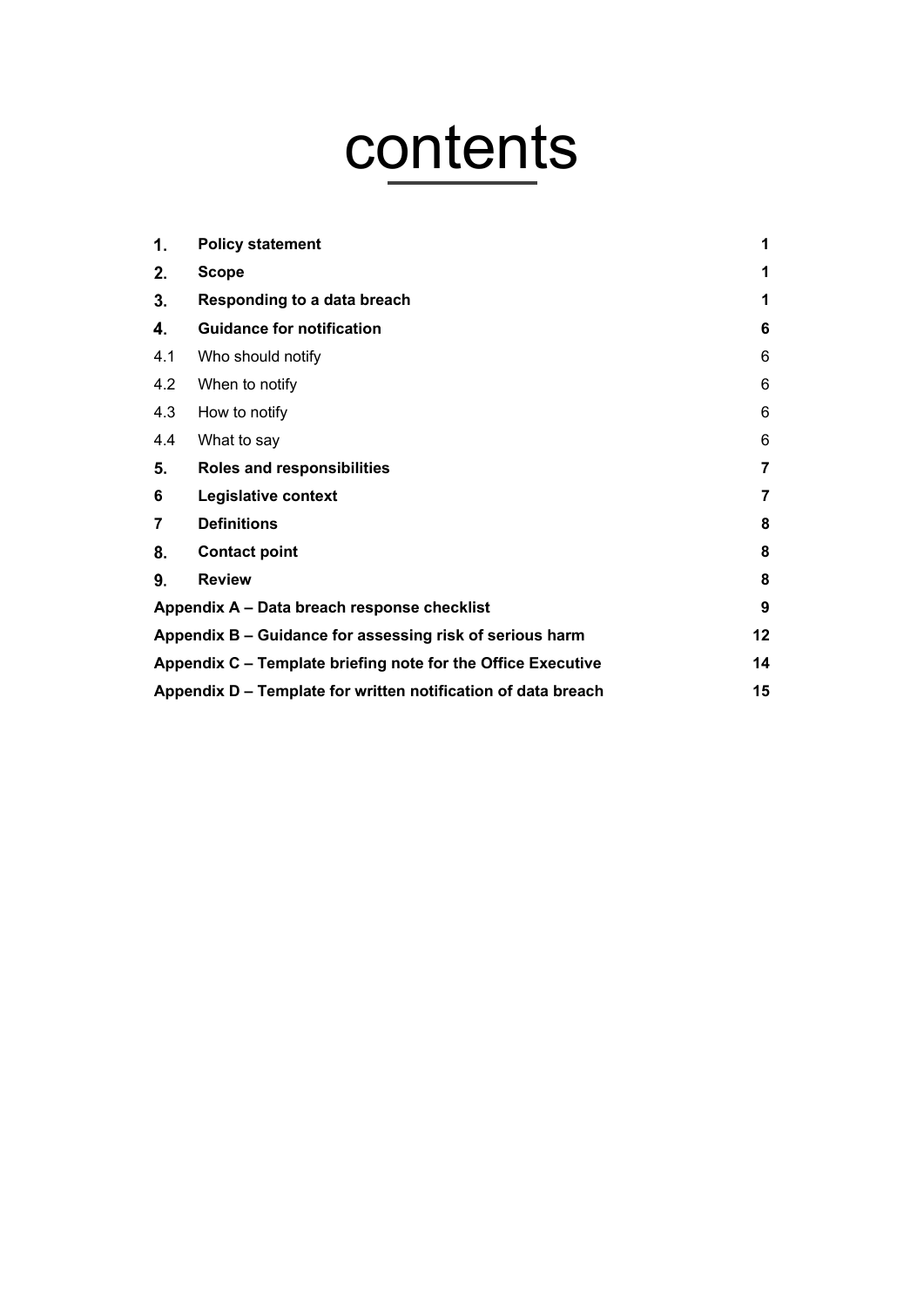

### <span id="page-2-0"></span> $1.$ **Policy statement**

In carrying out its statutory functions, the Audit Office has access to a significant amount of information. Some of this is merely sighted during the course of an audit or other function, while other data forms records retained by the Audit Office.

The purpose of the Data Breach Management Policy (the Policy) is to provide guidance to staff and contractors of the Audit Office in the event of a data breach originating from the Audit Office (or third parties contracted with the Audit Office). A data breach occurs when an incident has caused or has the potential to cause unauthorised access to Audit Office information (including information collected by the Audit Office from its auditees).

This includes the granting of access to information that a third party should not have access to – regardless of whether granting the access was unintentional, intentional, or consequential to another action.

The Policy sets out Audit Office procedures for managing a data breach so that the breach is contained, assessed and responded to, as quickly as possible. The Policy also includes considerations around notifying individuals or organisations whose data may be affected by the breach.

### <span id="page-2-1"></span>**Scope**  $2.$

This Policy applies to all permanent and temporary staff and the contingent workforce employed by the Audit Office.

### <span id="page-2-2"></span> $3<sub>l</sub>$ **Responding to a data breach**

The Director or Executive Manager of the area responsible for the breach is the Interim Response Coordinator. The Interim Response Coordinator is responsible for notifying the data breach or suspected data breach to the Deputy Auditor-General. Notification must be made to the Deputy Auditor-General as soon as practically possible (and no later than within 24 hours).

The Deputy Auditor-General will nominate a Response Coordinator (which may be the Interim Response Coordinator or an alternative member of staff) appropriate to the nature of the data breach to coordinate the Audit Office response to the data breach to ensure that it is managed in accordance with this Policy.

There are four steps required in responding to a data breach:

- Step 1. *Contain* the breach and notify the Deputy Auditor-General
- Step 2. *Evaluate* the associated risks
- Step 3. Consider whether to *notify* affected individuals
- Step 4. *Prevent* a repeat.

The first three steps should be carried out concurrently where possible. The last step provides recommendations for longer-term solutions and prevention strategies. These steps are incorporated and explained in the following flowchart to guide action in the event of a data breach.

The data breach response checklist at Appendix A should be completed for all data breaches*.*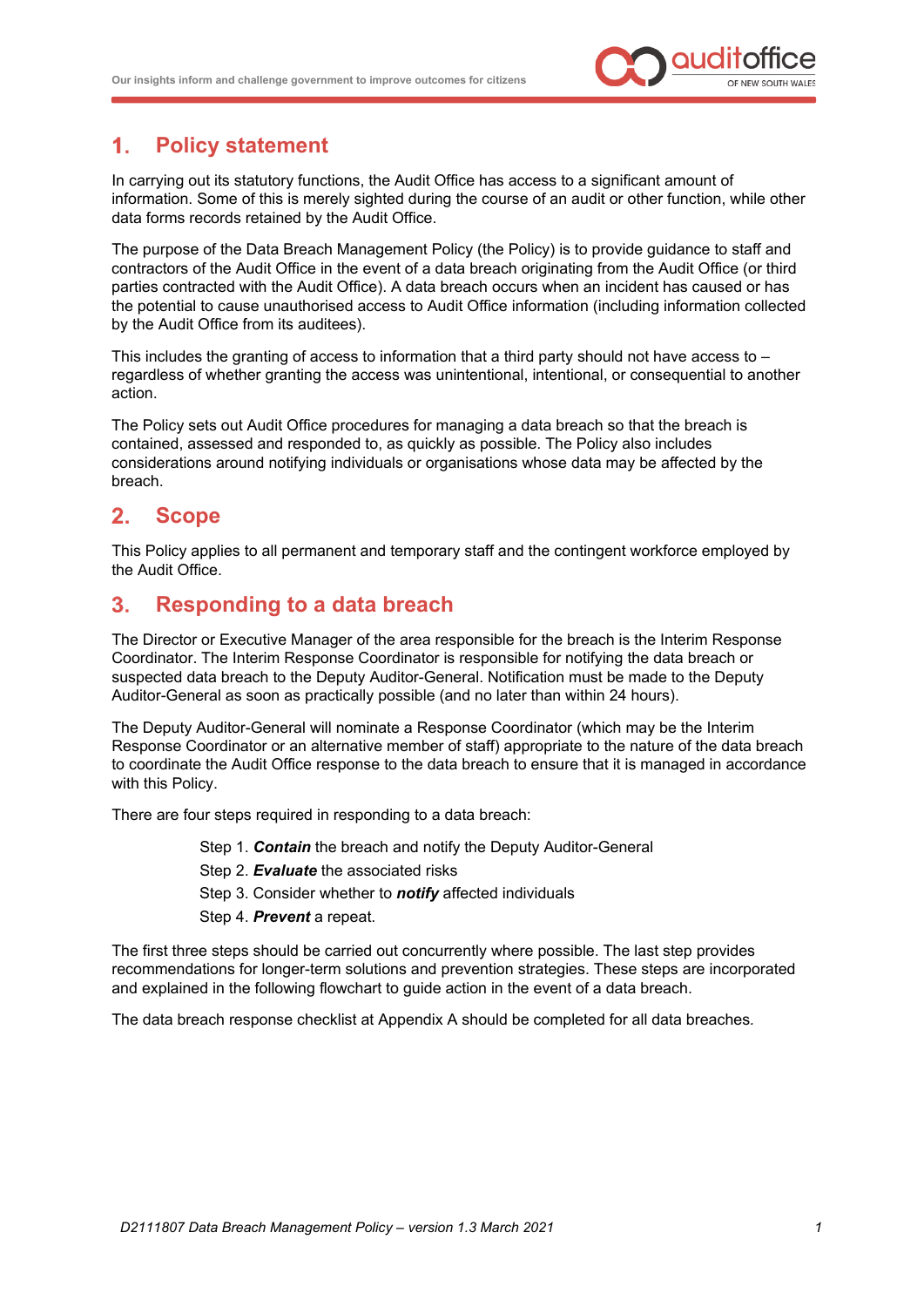

### **Data breach discovered or suspected**

Discovered by, or notified to, staff or contractor.

Relevant Director or Executive Manager of the area responsible for the breach is the **Interim Response Coordinator**.

### **Is this a data breach?**

A data breach occurs when an incident has caused or has the potential to cause unauthorised access to Audit Office information (including information collected by the Audit Office from its auditees).

If the incident is not a data breach, then no further action is required under this Policy.

If it is a data breach, proceed to Step 1: Contain the breach.



### **Step 1: Contain the breach <b>Interim Response Coordinator to notify the Deputy Auditor-General**

All necessary steps possible must be taken to contain the breach and minimise any resulting damage. For example, recover the information (including any copies), shut down the system that has been breached, suspend the activity that led to the breach, revoke or change access codes or passwords.

For all data breaches that occur via electronic means, the Interim Response Coordinator must notify the Service Desk who can begin activities to support containment in line with the Cyber Security Incident Management Policy.

Take the following steps to contain an email that has been sent or copied to the wrong recipient:

- 1. find out whether the recipient has read, printed or forwarded the email
- 2. confirm that the email has been deleted by the recipient
- 3. liaise with the recipient's IT department to confirm the email and any backups have been deleted from the system
- 4. notify the Deputy Auditor-General and the Service Desk as soon as possible.

The Interim Response Coordinator must notify the Deputy Auditor-General of the data breach or suspected data breach as soon as practically possible (and no later than within 24 hours) including advice of any mitigation actions taken or proposed to be taken to contain the breach.

**Note**: Preliminary notification should be made as soon as possible and within the first few hours even if containment action is still being taken. Containment and any mitigation action should be completed within 48 hours of the breach and the Deputy Auditor-General updated when this is complete.

The Deputy Auditor-General will nominate a Response Coordinator (which may be the Interim Response Coordinator or an alternative member of staff) appropriate to the nature of the data breach to coordinate the Audit Office response to the data breach to ensure that it is managed in accordance with this Policy.

In some circumstances, the Deputy Auditor-General may decide to call a meeting of the Crisis Management Team.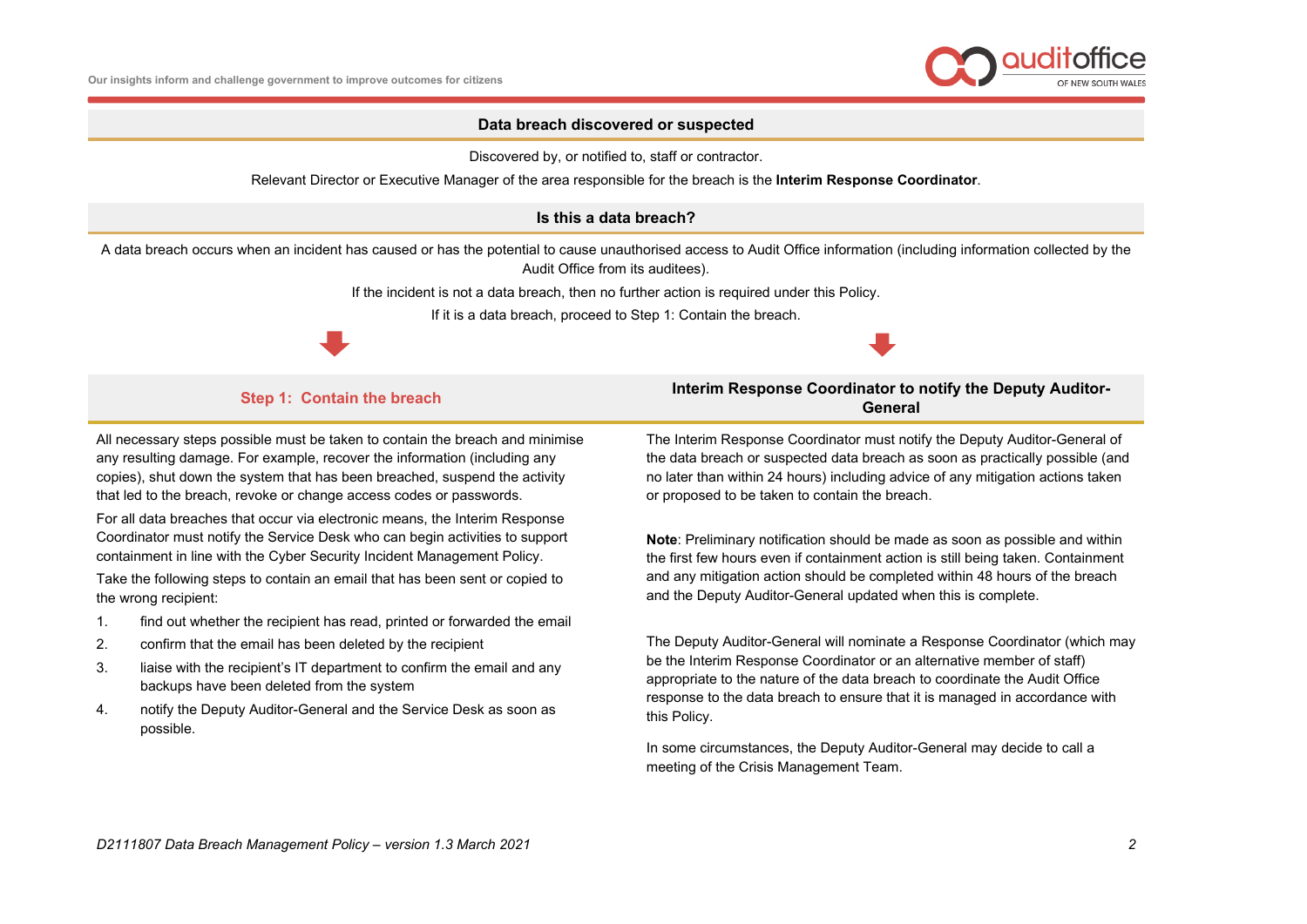

### **Notify the Data Breach Response team**

The following officers form the Data Breach Response Team and must be notified and consulted throughout the response process:

- Relevant Branch/Neighbourhood head
- Chief Information Officer
- Information and Security Architect
- Privacy Contact Officer.

Depending on the context of the breach, the Response Coordinator should consider including additional team members as appropriate:

- Executive Director, Corporate Services
- Executive Director, Professional Services
- Director responsible for the auditee/audit
- Executive Manager, HR
- Records Manager.

### **Step 2: Evaluate the associated risks**

To determine what other steps are needed, there must be clarity around the exact nature of the breach and the risks for harm associated with the breach. Some types of data are more likely to cause harm if compromised. A combination of data will typically create a greater potential for harm than a single piece of data.

The following should be considered in evaluating the risks:

- 1. What type of data is involved in the breach?
- 2. What is the (current and possible) extent of the breach? Have actions to contain the breach been successful?
- 3. Who is affected by the breach? What is the foreseeable harm to the affected individual(s)/organisation(s)?
- 4. What was the cause of the breach?

### **Take remedial action**

Are there any additional steps that can/should be taken to reduce any potential harm to individuals/organisations?

Follow the Cyber Security Incident Management Policy where the breach is:

- deemed to be caused by malicious parties
- an ongoing risk or
- an active cyber incident.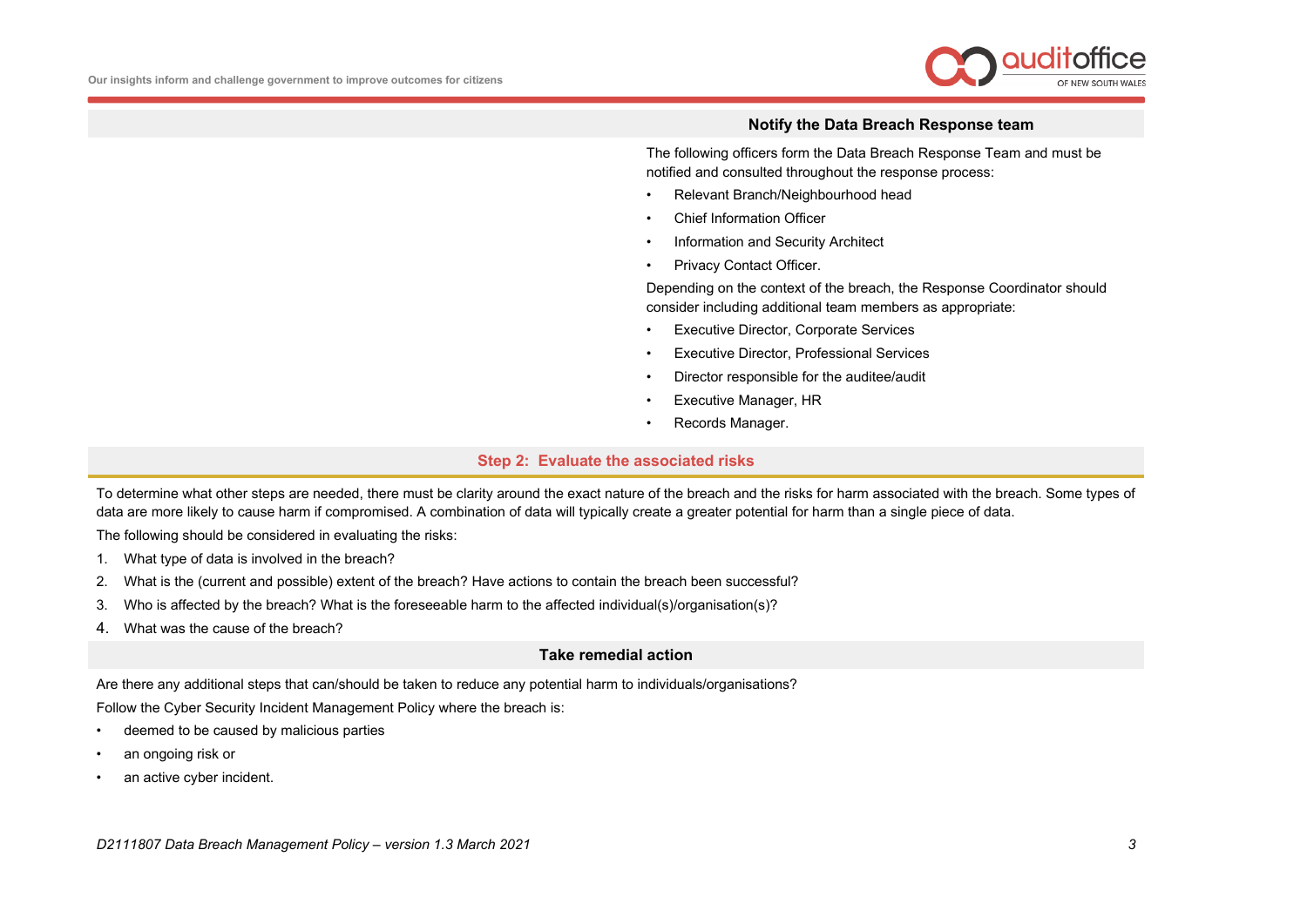

### **Step 3: Consider notifying affected individuals/organisations**

If the data breach creates a real risk of serious harm\* to an individual or organisation, the affected individuals or organisations should be notified. Prompt notification can help to avoid or lessen the damage by enabling the individual or organisation to take steps to protect themselves.

There are occasions where notification can be counterproductive. For example, information collected may be less sensitive and notifying individuals about a privacy breach which is unlikely to result in an adverse outcome for the individual may cause unnecessary anxiety and de-sensitise individuals to a significant privacy breach.

The method of notifying affected individuals/organisations will depend in large part on the type and scale of the breach, as well as immediately practical issues such as having contact details for the affected individuals/organisations. Consider the following when deciding whether to notify individuals/organisations about the data breach:

- 1. Are there any applicable legislative provisions or contractual obligations that require the Audit Office to notify affected individuals?
- 2. What type of information is involved?
- 3. What is the risk of harm to the individual/organisation? [\*Appendix B provides guidance for assessment of 'serious harm']
- 4. Is this a repeated and/or systemic issue?
- 5. What risks are presented by the mode of the breach e.g. is it encrypted information or contained in a less secure platform e.g. email?
- 6. Does the breach relate to our audit functions and include audit related material?
- 7. What steps have been taken to date to avoid or remedy any actual or potential harm?
- 8. What is the ability of the individual/organisation to take further steps to avoid or remedy harm?
- 9. Even if the individual/organisation would not be able to take steps to rectify the situation, is the information that has been compromised sensitive, or likely to cause reputational damage (including humiliation or embarrassment) for the individual/organisation?

Note 1: The breach should not be notified to, or discussed with, any other individual or organisation other than those directly affected by the breach. To do so may constitute a breach of section 38 of the *Government Sector Audit Act 1983* and section 425 of the *Local Government Act 1993*. The Deputy Auditor-General may decide to notify the Information and Privacy Commission NSW (IPC) if appropriate. As a further exception, for incoming technology cyber intrusions or breaches, consideration should be made by the Chief Information Officer, in line with the Cyber Security Incident Management Policy, to notify Cyber Security NSW to ensure the integrity and protection of other state agencies who may be susceptible to similar attacks. This notification should not reveal the data breached but may reveal details on the means of the intrusion.

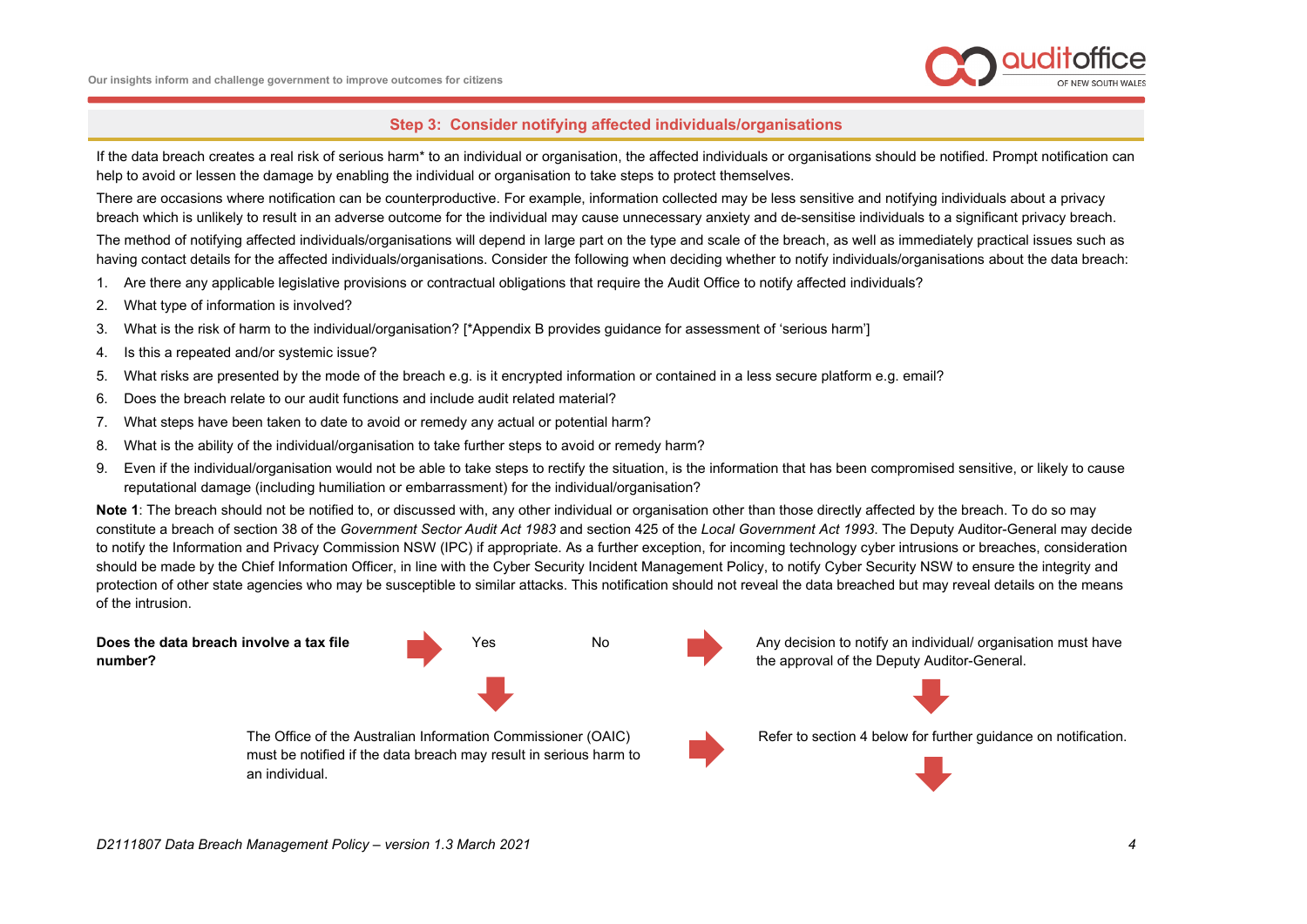

# **Step 4: Prevent a repeat**

Further investigate the breach to determine all relevant causes and consider what short or long-term measures could be taken to prevent a reoccurrence.

Preventative actions could include a:

- security audit of both physical and technical security controls
- review of policies and procedures
- review of staff/contractor training practices; or
- review of contractual obligations with contracted service providers.

A report of the incident, including measures to prevent a reoccurrence, should be prepared and tabled at the next meeting of the Office Executive unless otherwise determined by the Deputy Auditor-General.

**Note**: See template briefing note for the Office Executive at Appendix C.

If the issue was a technology breach, ensure that the Office Executive briefing document/report to the Deputy Auditor-General is provided to the Service Desk to allow the security incident to be closed.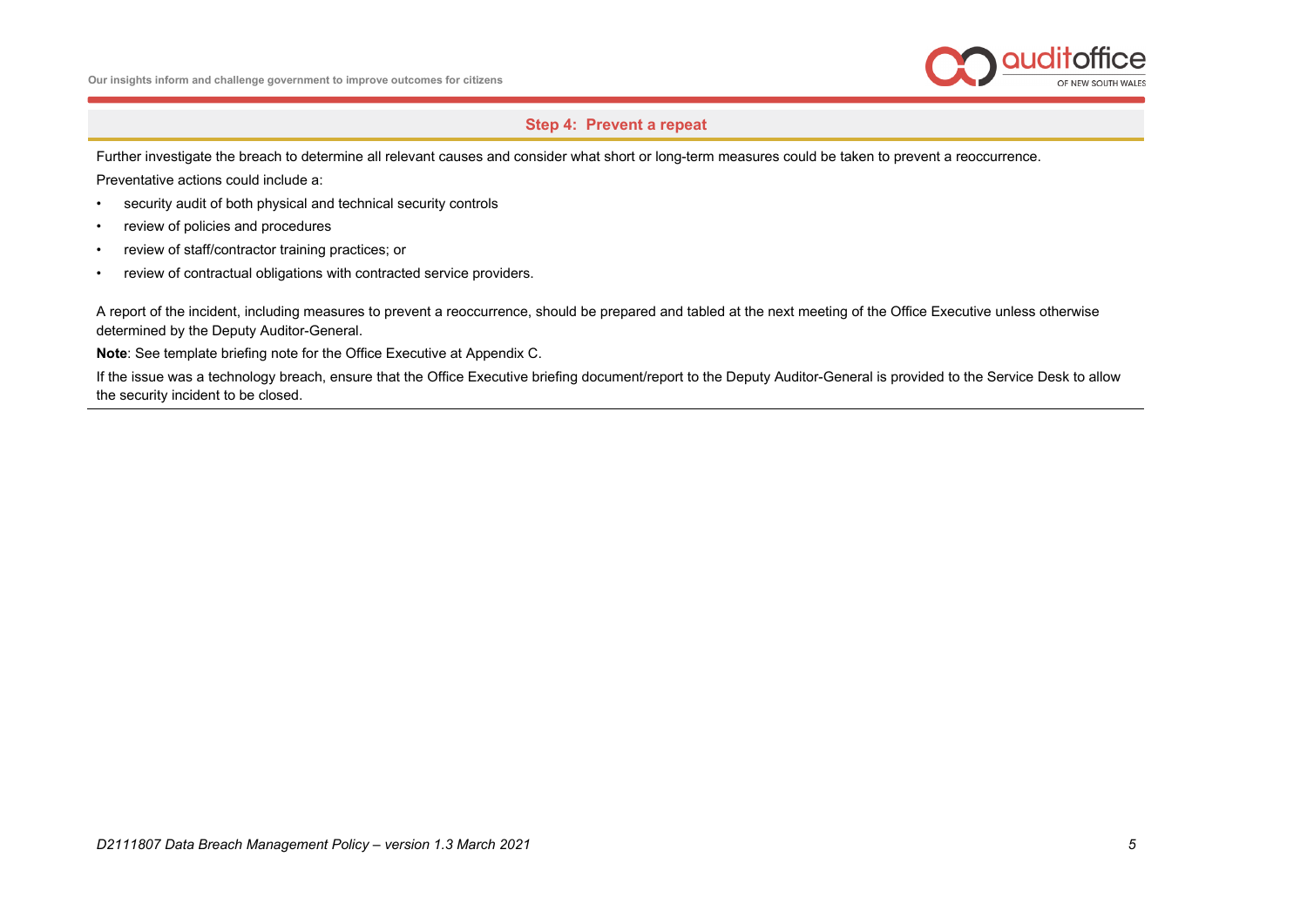

### <span id="page-7-0"></span>4. **Guidance for notification**

The following provides guidance in those instances where:

- notification is mandatory (in the case of a data breach involving a tax file number and where the breach is likely to result in serious harm) or
- a decision has been made that the notification is warranted as the data breach creates a risk of serious harm to the individual or organisation.

# <span id="page-7-1"></span>**4.1 Who should notify**

In general, the Audit Office should make notifications relating to data breaches by the Audit Office. This will ensure that the notification is made in accordance with the Audit Office's secrecy provisions and that feedback from affected individuals/organisations can be received directly. Where the data breach relates to auditee information, the Audit Office should liaise with the auditee and agree whether the Audit Office or the auditee should make the notification. Within the Audit Office, the Response Coordinator will make the notification. Notifications can only be made with the approval of the Deputy Auditor-General.

For incoming technology cyber intrusions or breaches, the Chief Information Officer, should follow the Notification and Support guidance of section 6.1 of the Cyber Security Incident Management Policy, to determine if the Audit Office must notify Cyber Security NSW to ensure the integrity and protection of other state agencies who may be susceptible to similar attacks. This notification should not reveal the data breached but may reveal details on the means of the intrusion. Notifications can only be made with the approval of the Deputy Auditor-General.

# <span id="page-7-2"></span>**4.2 When to notify**

In general, individuals/organisations affected by a breach should be notified as soon as practicable. Circumstances where it may be appropriate to delay notification include where notification would compromise an investigation into the cause of the breach or reveal a software vulnerability.

# <span id="page-7-3"></span>**4.3 How to notify**

Affected individuals/organisations should be notified directly – by telephone, letter, email or in person.

Where required, notification of a data breach involving a tax file number should be lodged with the OAIC using the [online form](https://forms.business.gov.au/smartforms/servlet/SmartForm.html?formCode=OAIC-NDB) provided on the OAIC's website.

Where notification to Cyber Security NSW is required, follow the guidance under the Notification and support section (6.1) of the Cyber Security Incident Management Policy.

# <span id="page-7-4"></span>**4.4 What to say**

The notification advice will be tailored to the circumstances of the particular breach but could include:

- a) information about the breach, including when it happened
- b) a description of what data or personal information has been disclosed
- c) assurances (as appropriate) about what data has not been disclosed
- d) a description of what measures have been taken to control or reduce the harm and the effectiveness of those measures
- e) measures implemented to prevent future data breaches
- f) contact details for the Audit Office for questions or requests for information
- g) acknowledgement of their right to lodge a privacy complaint with the Privacy Commissioner.

A template notification letter is at Appendix D.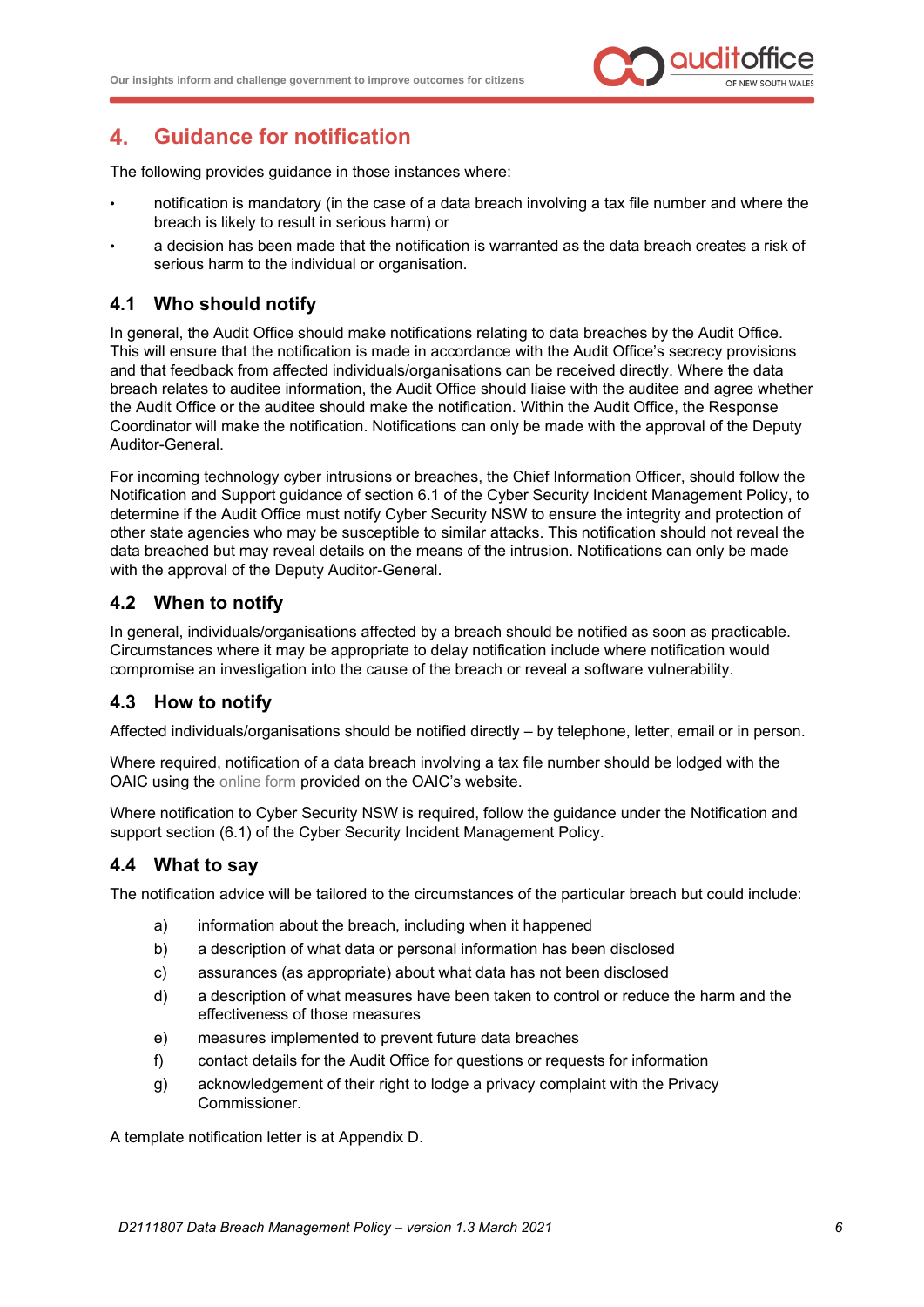

### <span id="page-8-0"></span>5. **Roles and responsibilities**

The **Deputy Auditor-General** is responsible for oversight of data breach management including the implementation of this Policy. The Deputy Auditor-General is to be notified of all actual or suspected data breaches and makes the decision regarding notification of data breaches

The **Interim Response Coordinator** is either a:

- Director or
- Executive Manager or equivalent in Professional Services and Corporate Services

responsible for the area where the data breach originated. The Interim Response Coordinator is responsible for taking the initial steps to contain the breach and for notifying the Deputy Auditor-General.

The **Response Coordinator** is appointed by the Deputy Auditor-General and is either the Interim Response Coordinator or another appropriate member of staff.

The **Data Breach Response team** consists of the:

- Relevant Branch/Neighbourhood head
- Chief Information Officer
- Information and Security Architect
- Privacy Contact Officer.

Other staff may form part of the Data Breach Response team depending on the context of the breach.

# <span id="page-8-1"></span>**6 Legislative context**

Under the *Privacy Act 1988* (Commonwealth), the Audit Office is required to notify affected individuals and the OAIC where a tax file number(s) is the subject of a data breach and where the breach is likely to result in serious harm to an individual. Outside of this, there are currently no mandatory requirements governing the management of data breaches in NSW government agencies. However, the IPC recommends that NSW agencies adopt a voluntary data breach notification policy. The adoption of a voluntary data breach notification policy has been approved by the Office Executive and this Policy is consistent with the guidance provided by the IPC on data breach management and is largely based on the IPC Data Breach Policy (June 2020).

This Policy should also be read in the context of specific requirements relating to the management of information by the Audit Office.

Section 38 of the *Government Sector Audit Act 1983* and section 425 of the *Local Government Act 1993* require the preservation of secrecy. This relates to any information that comes to the knowledge of any staff member as a result of exercising a function, e.g. conducting an audit, under these Acts.

Under the NSW *Privacy and Personal Information Protection Act 1998*, the Audit Office is required to manage personal information in accordance with the Information Protection Principles. Under the NSW *Health Records and Information Privacy Act 2002*, the Audit Office is required to manage health information in accordance with the Health Privacy Principles. A data breach involving personal information or health information may be the result of a breach of the Information Protection Principles or the Health Privacy Principles. For further information, refer to the Audit Office's [Privacy](https://www.audit.nsw.gov.au/sites/default/files/documents/Privacy%20Management%20Plan%20-%20March%202020.pdf)  [Management Plan.](https://www.audit.nsw.gov.au/sites/default/files/documents/Privacy%20Management%20Plan%20-%20March%202020.pdf)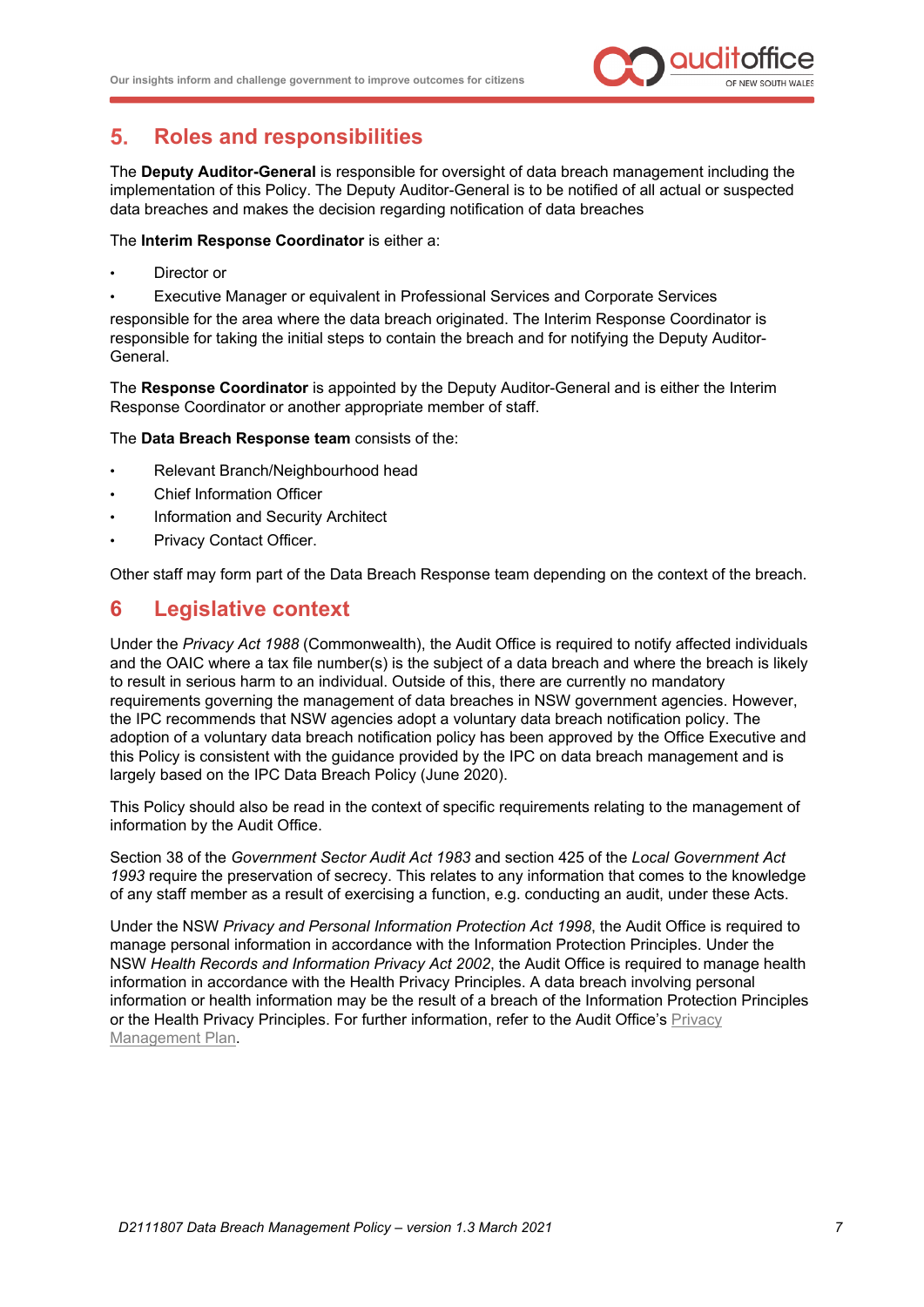

# <span id="page-9-0"></span>**7 Definitions**

**Data breach** – A data breach occurs when an incident has caused or has the potential to cause unauthorised access to information collected by the Audit Office (including information collected by the Audit Office from its auditees), such as:

- accidental loss or theft of material on which unencrypted data is stored (e.g. loss of paper record, upload of data to unsecure file sharing platform)
- unauthorised use, access to or modification of data or information systems (e.g. sharing of user login details (deliberately or accidentally) to gain unauthorised access or make unauthorised changes to data or information systems)
- unauthorised disclosure of material or information (e.g. email sent to an incorrect recipient or document posted to an incorrect address or addressee), or personal information posted onto the Audit Office website without consent
- unauthorised sharing of information with other internal staff or external individuals
- compromised user account (e.g. accidental disclosure of user login details through phishing)
- successful attempts to gain unauthorised access to Audit Office information or information systems
- data being stored in an improperly secured location that would allow for unauthorised access

A data breach most commonly, but not exclusively, results in unauthorised access to, or the unauthorised collection, use, or disclosure of, personal information.

### <span id="page-9-1"></span>8. **Contact point**

Any inquiries concerning the Policy, or its application should be directed to the Audit Office's Privacy Contact Officer (the Executive Manager, Governance (Legal)).

### <span id="page-9-2"></span>**Review**  $9<sub>1</sub>$

This Policy will be reviewed at least every two years in the absence of any significant changes or more frequently where required taking into account legislative or organisational changes, risk factors and consistency with other policies.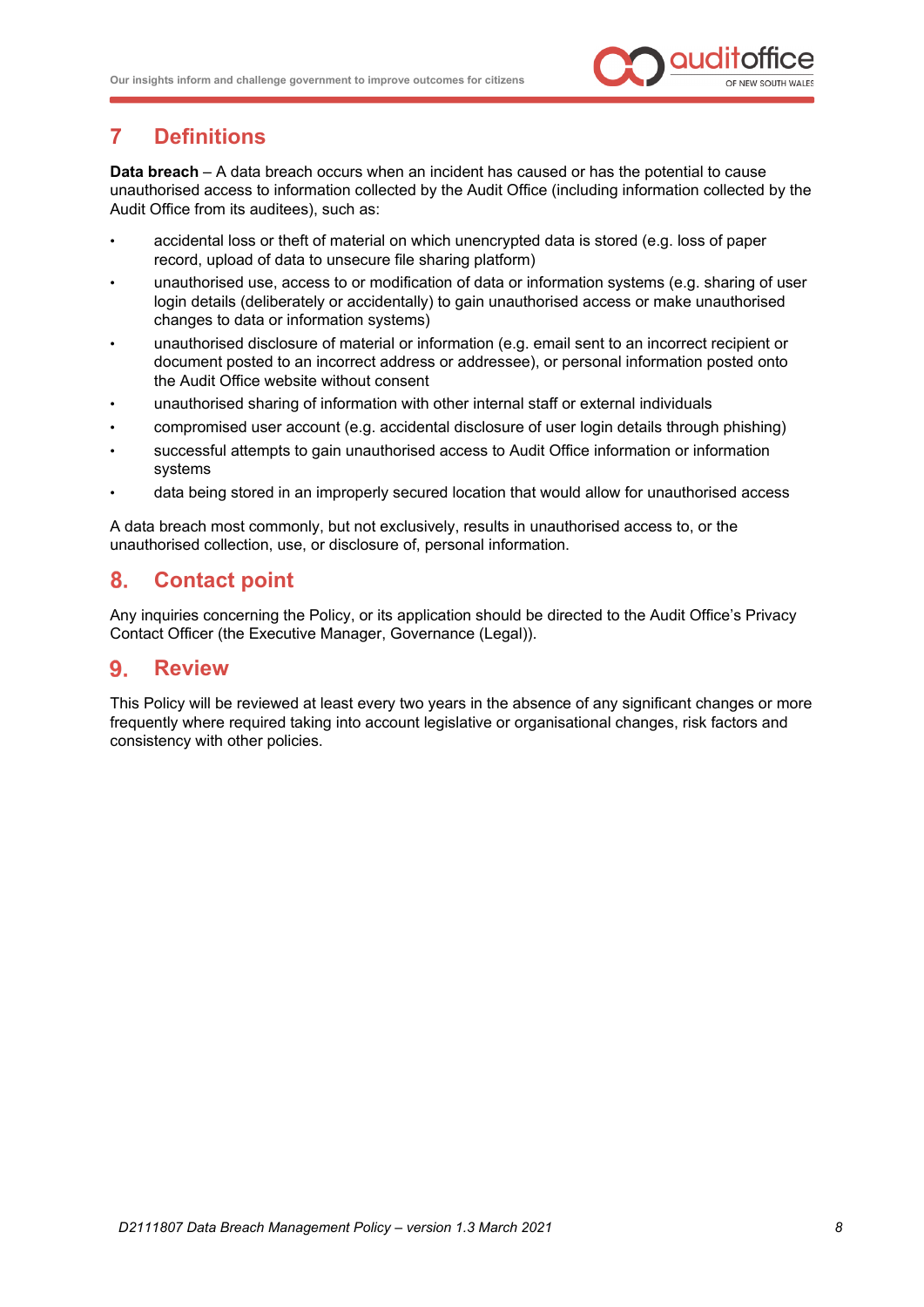

# <span id="page-10-0"></span>**Appendix A – Data breach response checklist**

To be completed by the Response Coordinator

| Name: | Role: |  |
|-------|-------|--|
|       |       |  |

| Short name for | <b>If Insert a short name for the breach</b> – for example 'Department $X$ – payroll data – |
|----------------|---------------------------------------------------------------------------------------------|
| breach         | financial audit1                                                                            |

| 1. Contain the breach                                                                                                                                                                                                           |                                                                                                                                         |
|---------------------------------------------------------------------------------------------------------------------------------------------------------------------------------------------------------------------------------|-----------------------------------------------------------------------------------------------------------------------------------------|
| Measures have been taken to contain the<br>breach.<br>Note: See the table in section 3 of this Policy for<br>steps to contain an email that has been sent to<br>the wrong recipient.                                            | [Insert an overview of the measures taken]                                                                                              |
| Note: Preliminary notification should be made as<br>soon as possible and within the first few hours.<br>A subsequent meeting (within 48 hours) can<br>address mitigating actions that have been taken<br>to contain the breach. | Deputy Auditor-General notified<br>$\Box$<br>Date and time of notification:<br>[hh:mm, dd mm yy]                                        |
| If the breach is via electronic means, the Service<br>Desk has been notified.                                                                                                                                                   | Service Desk notified<br>$\Box$<br>Date and time of notification:<br>[hh:mm, dd mm yy]<br>П<br>Service Desk not required to be notified |
| Notify the Data Breach Response team:                                                                                                                                                                                           | Date and time of notification:<br>[hh:mm, dd mm yy]<br>$\Box$<br>П<br>П                                                                 |
| 2. Evaluate the associated risks                                                                                                                                                                                                |                                                                                                                                         |
| What type of data is involved in the breach?                                                                                                                                                                                    |                                                                                                                                         |
| Are there indications that the data was accessed<br>by an unauthorised person?                                                                                                                                                  |                                                                                                                                         |
| What is the (current and possible) extent of the<br>breach? Have actions to contain the breach<br>been successful?                                                                                                              |                                                                                                                                         |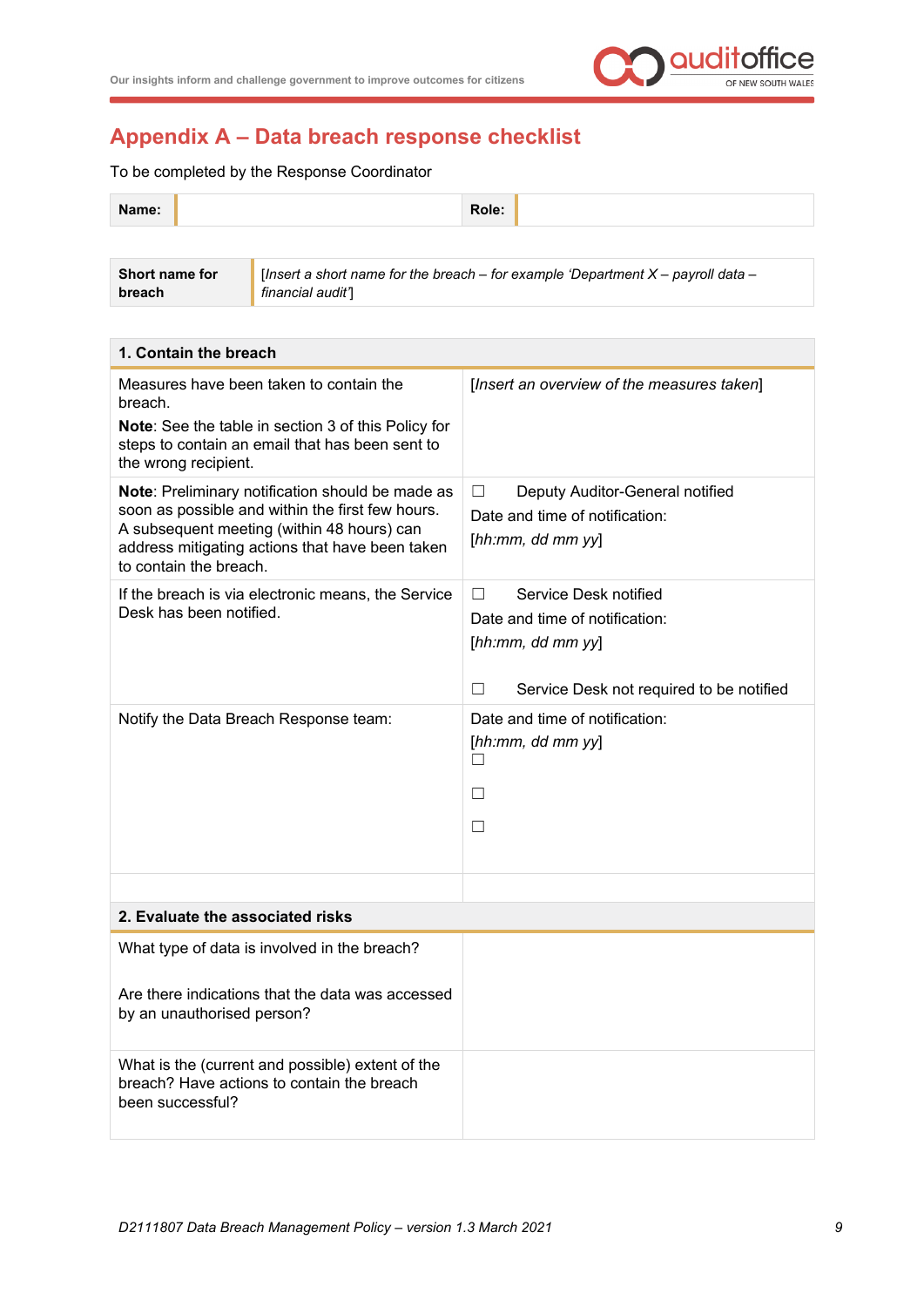

| Who is affected by the breach? What is the<br>foreseeable harm to the affected<br>individual(s)/organisation(s)? |                                 |                      |
|------------------------------------------------------------------------------------------------------------------|---------------------------------|----------------------|
| What was the cause of the breach?                                                                                |                                 |                      |
| Other notes                                                                                                      |                                 |                      |
| Further remedial action identified.                                                                              | Recommended<br>remedial actions | <b>Completed Y/N</b> |
|                                                                                                                  | $\mathbf{1}$ .                  |                      |
|                                                                                                                  | 2.                              |                      |
|                                                                                                                  | 3.                              |                      |
| 3. Consider notifying affected individuals/organisations                                                         |                                 |                      |
| What is the risk of harm to the<br>individual/organisation? (refer Appendix B)                                   |                                 |                      |
| What steps have been taken to date to avoid or<br>remedy any actual or potential harm?                           |                                 |                      |
| $10.0$ k at the there is better and the subset of the distribution of $\sim 40$ .                                |                                 |                      |

| What is the ability of the individual/organisation<br>to take further steps to avoid or remedy harm?                                                                                                                                               |     |
|----------------------------------------------------------------------------------------------------------------------------------------------------------------------------------------------------------------------------------------------------|-----|
| Even if the individual/organisation would not be<br>able to take steps to rectify the situation, is the<br>information that has been compromised<br>sensitive, or likely to cause humiliation or<br>embarrassment for the individual/organisation? |     |
| Is it recommended that affected<br>individuals/organisations be notified?                                                                                                                                                                          | Y/N |
| Did the data breach involve a TFN?                                                                                                                                                                                                                 | Y/N |
| Any notification has been approved by the<br><b>Deputy Auditor-General?</b>                                                                                                                                                                        | Y/N |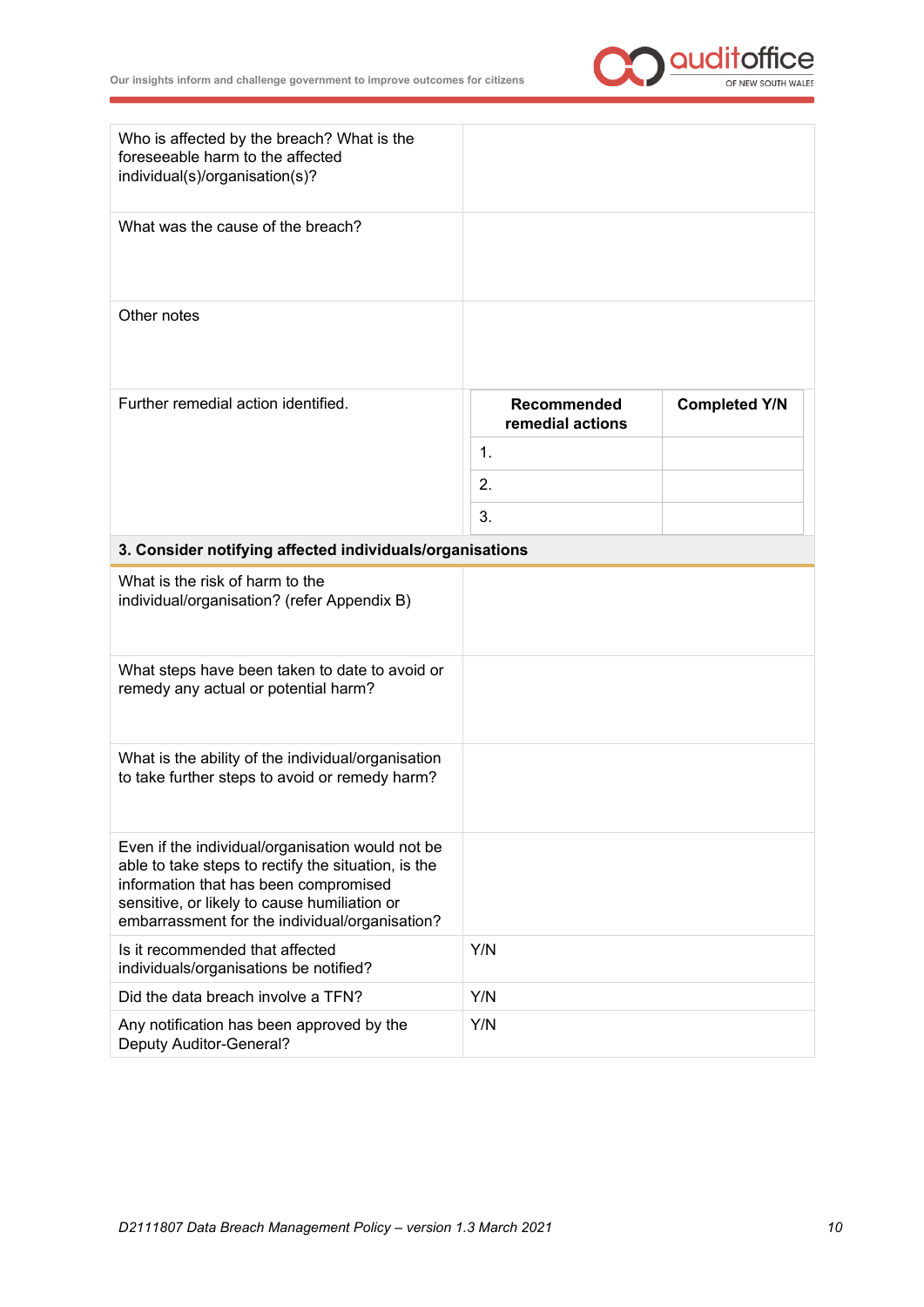

| Have notifications been made?                                                          | List individuals/organisations notified:     |  |  |
|----------------------------------------------------------------------------------------|----------------------------------------------|--|--|
|                                                                                        | Individual/organisation<br>Date notified     |  |  |
|                                                                                        |                                              |  |  |
|                                                                                        |                                              |  |  |
|                                                                                        |                                              |  |  |
|                                                                                        |                                              |  |  |
|                                                                                        | If a TFN is involved, has the OAIC notified? |  |  |
|                                                                                        | Y/N<br>[If yes, insert date notified]        |  |  |
|                                                                                        |                                              |  |  |
|                                                                                        | Note any further action arising:             |  |  |
|                                                                                        |                                              |  |  |
| 4. Prevent a repeat                                                                    |                                              |  |  |
| A post-breach review and report to the Deputy                                          | Report provided<br>$\Box$                    |  |  |
| Auditor-General/Office Executive on outcomes<br>and recommendations has been prepared. | Date of reporting:                           |  |  |
| See template in Appendix C.                                                            | $[dd \, mm \, yy]$                           |  |  |
| A copy has been provided to the Chief                                                  | Report provided                              |  |  |
| Information Officer and the Privacy Contact<br>Officer.                                | Date of reporting:                           |  |  |
|                                                                                        | $[dd \, mm \, yy]$                           |  |  |
| Other follow up actions:                                                               |                                              |  |  |
|                                                                                        |                                              |  |  |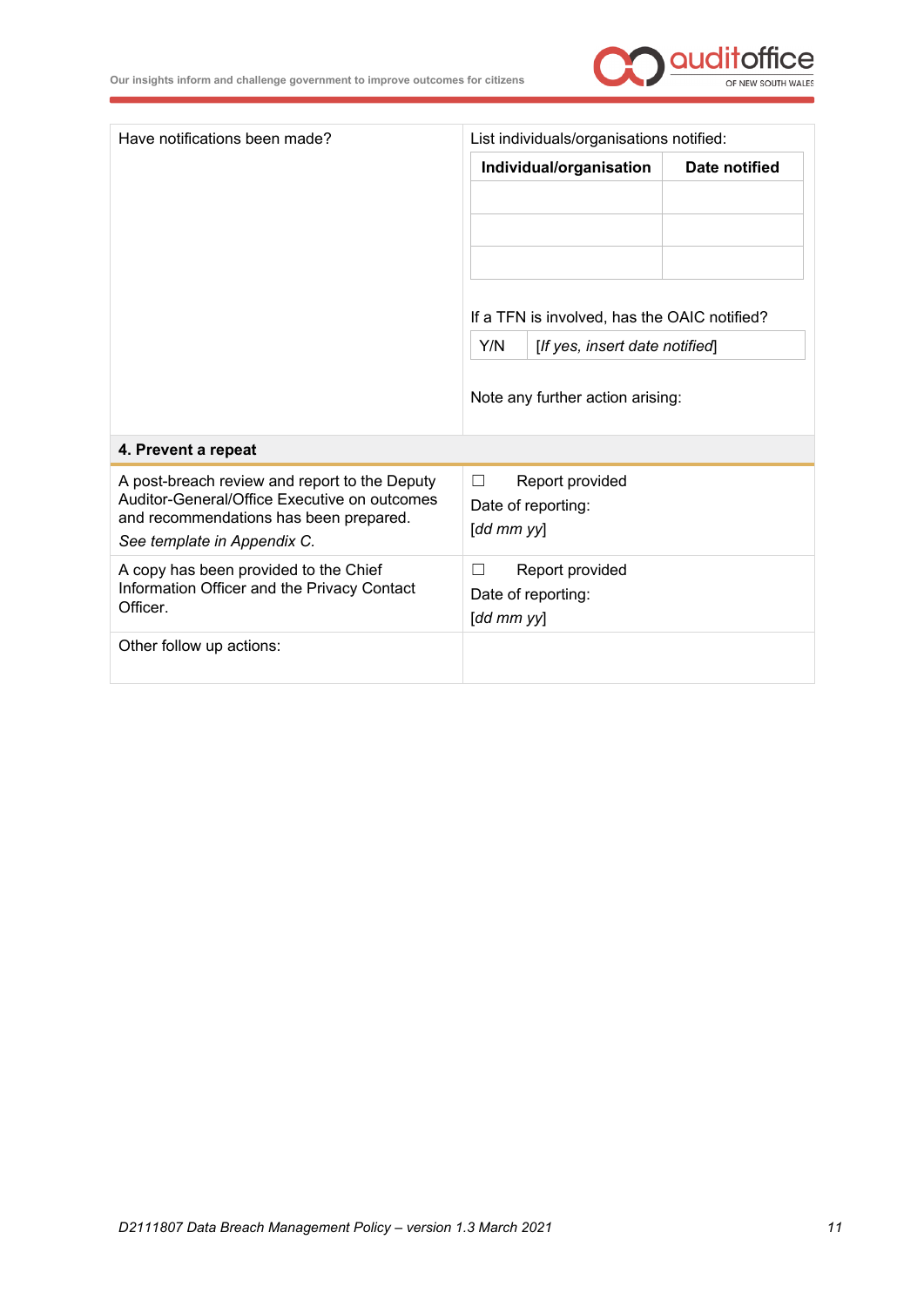

# <span id="page-13-0"></span>**Appendix B – Guidance for assessing risk of serious harm**

The risk of serious harm must be assessed on a case-by-case basis. Each data breach will be different. For the purposes of this Policy, a data breach has been defined as 'an incident that has caused or has the potential to cause unauthorised access to information collected by the Audit Office'. The Audit Office collects a diverse range of information including personal information, commercial information and sensitive government information which may be the subject of a data breach. A risk of serious harm does not, however, depend only on the type of information involved but there are a range of other considerations that must be made when considering the impact of a data breach. These will include the type of information involved, the extent of the breach, the nature of the breach, and the type of potential harm. This guide lists elements that should be considered when assessing whether a data breach is likely to result in serious harm:

# **A. Type of information**

- 1. What is the information that is the subject of the data breach?
- 2. Is the information sensitive or confidential?
- 3. Is the data breach a breach of privacy (i.e. involving personal information)?
	- a) If so, does the breach involve health information?
	- b) Can individuals be identified by the information?
	- c) Does the information relate to individuals who are vulnerable such that the harm caused by the data breach is potentially greater?
	- d) It is also relevant to consider whether more than one type of personal information has been affected by the data breach, as a combination of types of personal information will allow more to be known about the individual(s) affected and increase the risk of serious harm.
- 4. Is the data breach a breach of sensitive commercial information?
- 5. Is the data breach a breach of sensitive government information?
- 6. Is the data breach a breach of sensitive NSW Cabinet information?
- 7. Is the data of poor quality or able to be misconstrued to the detriment of an individual(s), an organisation or the government?

# **B. Extent of the breach**

- 8. How long has the information been accessible (the longer the time, the greater the potential for harm)?
- 9. Was the information encrypted, redacted or otherwise protected? Could the security measures protecting the information be overcome/circumvented?
- 10. Has, or can, the breach be easily contained?
- 11. How many people have, or could potentially have, unauthorised access to the information?
- 12. How many people have been, or are likely to be, affected by the breach?

# **C. Nature of the breach**

- 13. Who is the known, or likely, recipient of the information or individual(s)/system(s) that have had, or may have, unauthorised access to the information?
- 14. Was the breach an individual inadvertent mistake, a symptom of a systemic issue or a malicious attack?
- 15. Does the breach contravene a law or security requirement?
- 16. Has the data breach resulted in, or has the potential to result in, the alteration of information?
- 17. Has an operating system or other system been corrupted by the breach?
- 18. Has the data breach sequestered information so that it is no longer accessible or able to be properly administered?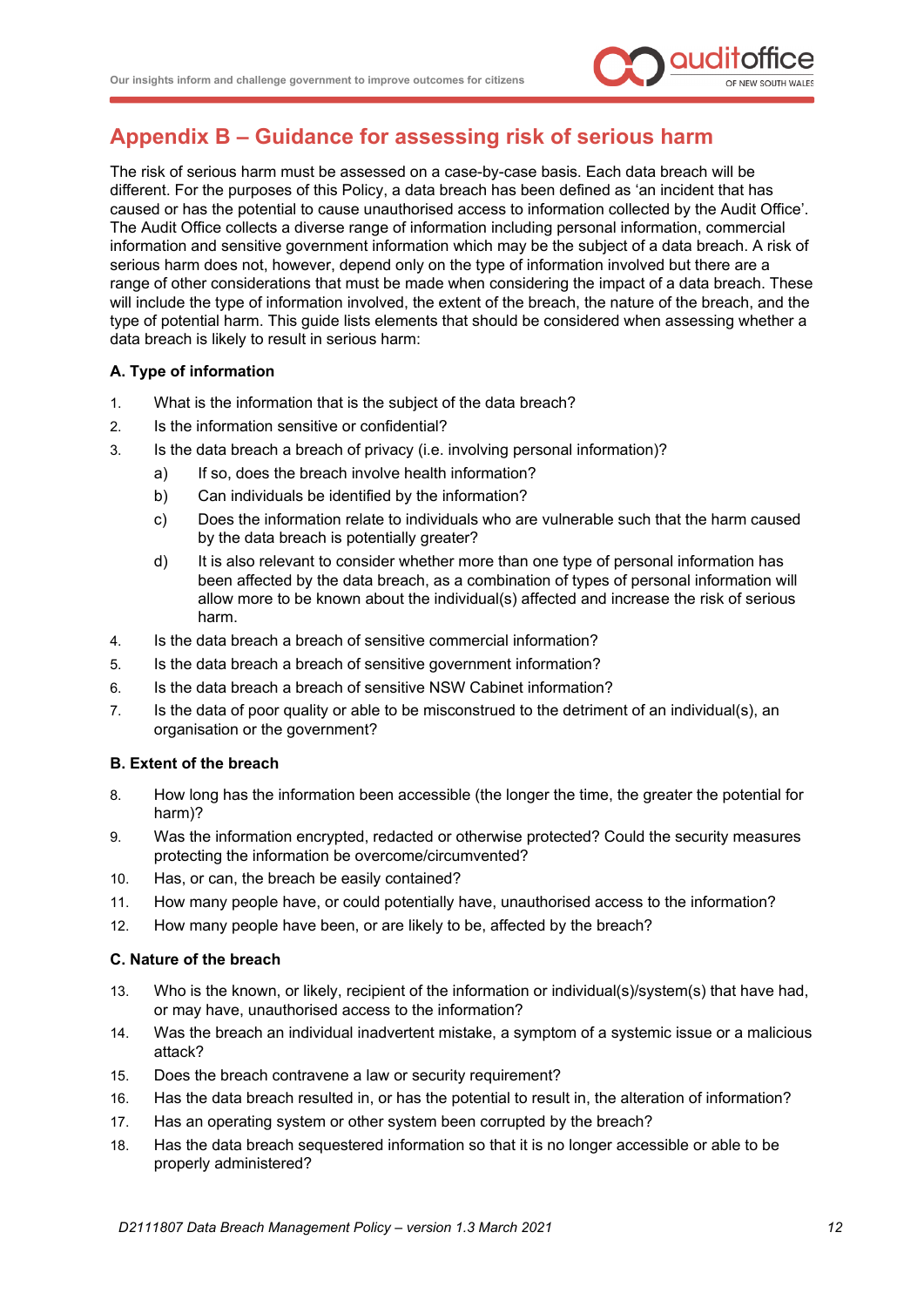

## **D. Type of potential harm**

- 19. What sort of harm is likely to arise from the data breach? Some examples include:
	- risk to the physical safety of an individual or individuals
	- risk of identity theft
	- financial loss
	- commercial risk
	- the integrity of an administrative or judicial process
	- damage to reputation this may be an individual's reputation or an organisation's reputation, but it may also extend to the potential loss of public trust in an agency or government program
	- damage to relationships
	- workplace bullying or marginalisation
	- operational or strategic damage to an organisation
	- risk of further data breaches using the information from the present data breach.

Because of the specific nature of data breaches, no single formula can be provided for determining the likelihood of serious harm as a result of a data breach. Rather, the list above should be used as a way of thinking through all of the potential factors that may contribute to, or ameliorate, serious harm.

The Commonwealth *Privacy Act 1988* makes reference to what a 'reasonable person' might consider to be a risk of serious harm. This may be helpful to officers charged with considering whether there is a risk of serious harm. In [guidelines](https://www.oaic.gov.au/agencies-and-organisations/app-guidelines/chapter-b-key-concepts#reasonable-reasonably) issued by the OAIC (Australian Privacy Principles Guidelines), the following further explanation about reference to a 'reasonable person' is made:

*What is reasonable is a question of fact in each individual case. It is an objective test that has regard to how a reasonable person, who is properly informed, would be expected to act in the circumstances. What is reasonable can be influenced by current standards and practices. It is the responsibility of an … entity to be able to justify that its conduct was reasonable. In a related context, the High Court has observed that whether there are 'reasonable grounds' to support a course of action 'requires the existence of facts which are sufficient to [persuade] a reasonable person'; it 'involves an evaluation of the known facts, circumstances and considerations which may bear rationally upon the issue in question'. As that indicates, there may be a conflicting range of objective circumstances to be considered, and the factors in support of a conclusion should outweigh those against.*

### OAIC[, APP Guidelines,](https://www.oaic.gov.au/agencies-and-organisations/app-guidelines/chapter-b-key-concepts#reasonable-reasonably) July 2019.

Those responsible for considering the likely harm of a data breach should also consider consulting with others in determining a recommendation as to whether serious harm is likely or not. The following officers provide some options for people who may be usefully consulted in considering the likely impact of a data breach:

- Executive Director, Corporate Services
- Executive Director, Professional Services
- Chief Information Officer
- Privacy Contact Officer.

As noted in the Policy, any recommendation to notify requires approval by the Deputy Auditor-General.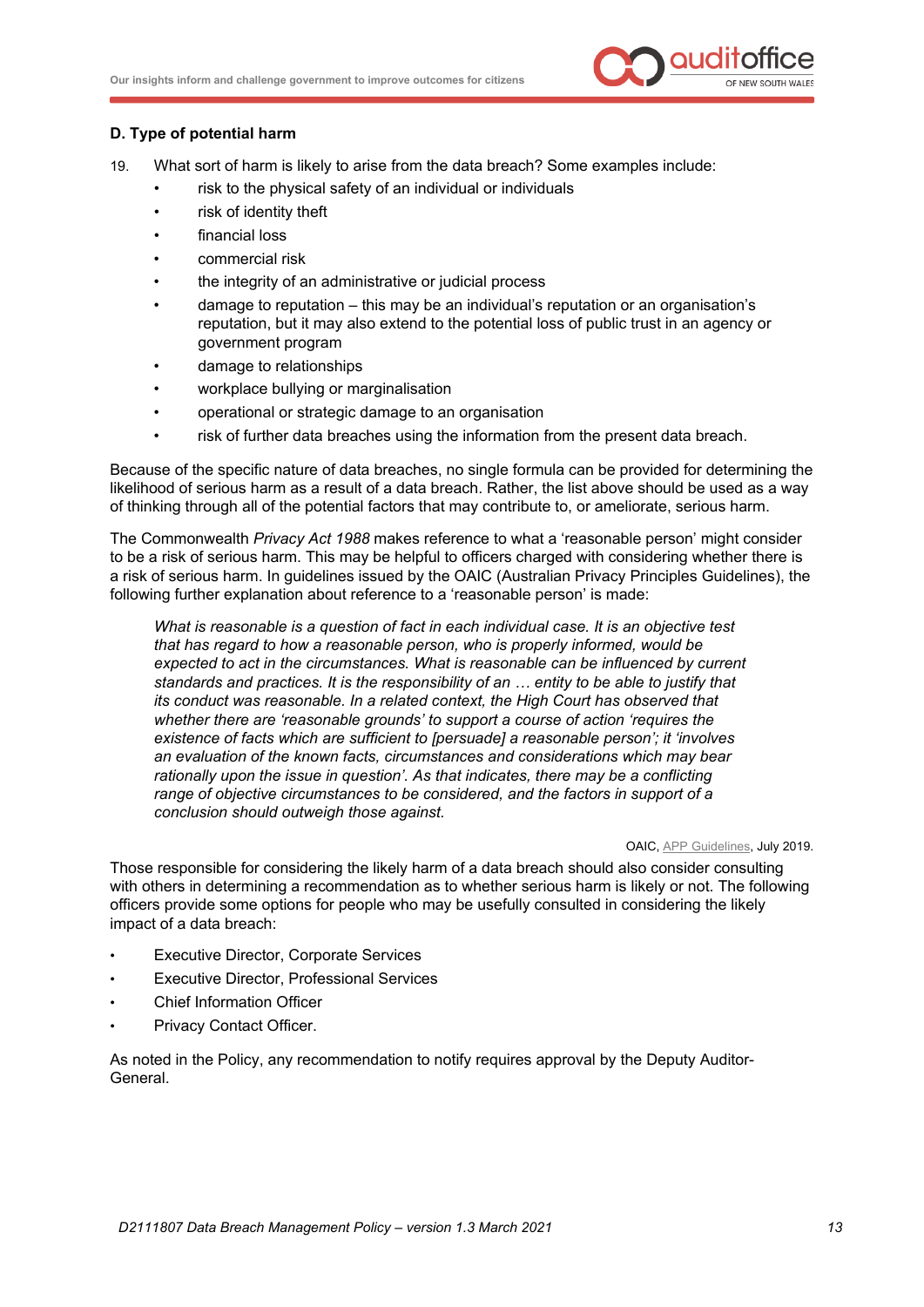

# <span id="page-15-0"></span>**Appendix C – Template briefing note for the Office Executive**

| <b>Office Executive</b>              | Agenda# | [Meeting agenda #] |
|--------------------------------------|---------|--------------------|
| Data breach: [                       | Date:   | [Date]             |
| XX - Response Coordinator            | Ref:    | [HPCM number]      |
| [Committee Member Name and title]    |         |                    |
| In response to a data breach where [ |         |                    |
|                                      |         |                    |

# **Purpose**

The purpose of this brief is to inform the Office Executive of the data breach incident that occurred on [date].

# **Background information**

[*Insert a brief outline of the nature of the data breach*]

# **Four stages of the Data Breach Management Policy**

The response to this incident followed the four stages prescribed in the Data Breach Management Policy:

# **1. Containment**

[*Insert a brief outline of the steps undertaken to contain the data breach*]

# **2. Evaluate the risks**

[*Insert a brief outline of the evaluation of the risks associated with the data breach*]

# **3. Notifying**

[*Insert a brief outline of the decisions concerning notification of individuals/organisations about the data breach*]

# **4. Prevent**

[*Insert a brief outline of the ways the data breach will be prevented in the future*]

# **Detail of proposed enhancements to existing controls**

[*Outline any proposed enhancements to existing controls*]

### **Detail of proposed additional preventative actions**

[*Outline any additional preventative actions proposed*]

# **Action or recommendation**

For the Office Executive to note the response to the data breach.